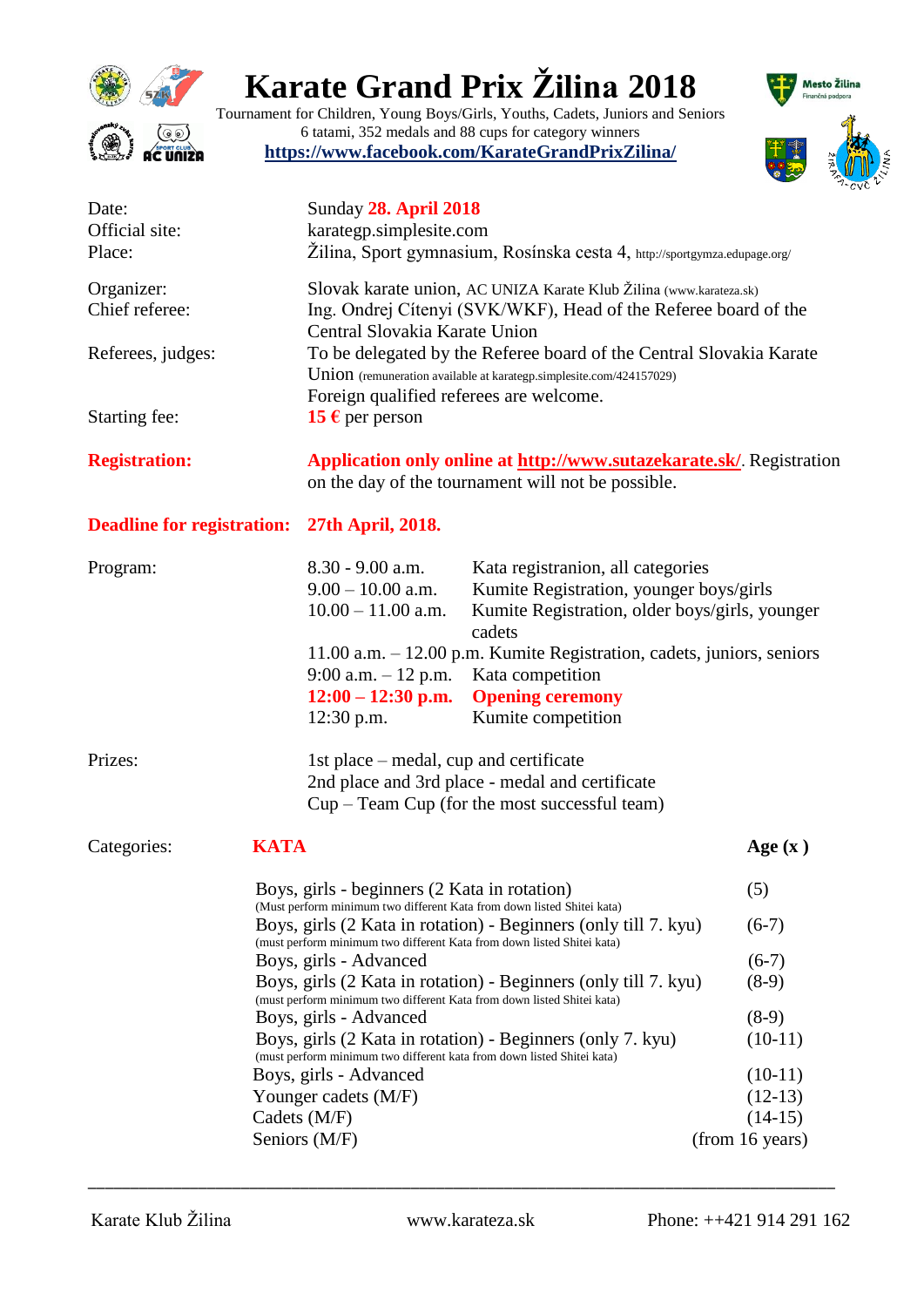maximum technical level for start in the Beginners category: **7. kyu** 

if a competitor participates in the Kata – Beginners category, it is not possible for them to participate in the Kata Advanced category

Rules for KATA: up to 12 year – Slovak Karate Union addition to SKF rules. Above 12 years of age – WKF rules.

| KUMITE                         | Age, duration |
|--------------------------------|---------------|
| Boys: $-22, -26, -30, +30$ kg  | $(6-7, 60s)$  |
| Girls: $-20, -24, -28, +28$ kg | $(6-7, 60s)$  |

### **Kumite - Beginners (only till 7. Kyu)**

| Younger Boys: $-26-30, -34, +34$ kg    | $(8-9, 60s)$   |
|----------------------------------------|----------------|
| Younger Girls: $-27, -32, -37, +37$ kg | $(8-9, 60s)$   |
| Older Boys: $-30, -35, -40, +40$ kg    | $(10-11, 90s)$ |
| Older Girls: $-30, -35, -40, +40$ kg   | $(10-11, 90s)$ |

• maximum technical level for start in the Beginners category (except the category for 6-7 years old has no technical limitations): **7. kyu** 

### **Kumite Advanced**

| Younger Boys: $-26, -30, -34, +34$ kg       | $(8-9, 60s)$   |
|---------------------------------------------|----------------|
| Younger Girls: $-27, -32, -37, +37$ kg      | $(8-9, 60s)$   |
| Older Boys: $-30, -35, -40, +40 \text{ kg}$ | $(10-11, 90s)$ |
| Older Girls: $-30, -35, -40, +40$ kg        | $(10-11, 90s)$ |

Beginners can compete in an advance category as well, but they can compete only in one Kata and one Kumite category.

### **Kumite categories, no technical level limitations:**

|    | Youth Boys: $-40, -45, -50, +50$ kg                  | $(12-13, 90s)$                   |  |  |  |
|----|------------------------------------------------------|----------------------------------|--|--|--|
|    | Youth Girls: $-40, -45, -50, +50$ kg                 | $(12-13, 90s)$                   |  |  |  |
|    | Cadet (F): $-47, -54, +54$ kg                        | $(14-15, 90 s)$                  |  |  |  |
|    | Cadet (M): $-52, -57, -63 -70, +70$ kg               | $(14-15, 120 s)$                 |  |  |  |
|    | Junior (F): -48, -53, -59, +59 kg                    | $(16-17, 90 s)$                  |  |  |  |
|    | Junior (M): $-55$ , $-61$ , $-68$ , $-76$ , $+76$ kg | $(16-17, 120 s)$                 |  |  |  |
|    | Seniors (F): OPEN                                    | (from 18 years, $120$ s)         |  |  |  |
|    | Seniors (M): OPEN                                    | (from 18 years, $180 s$ )        |  |  |  |
| n: | kumite<br>Kata<br>and                                | elimination<br>with<br>repassage |  |  |  |

| System: | Kata                   | and | kumite – | elimination                                                           | with | repassage. |
|---------|------------------------|-----|----------|-----------------------------------------------------------------------|------|------------|
|         |                        |     |          | In case of start of less than 5 participants – Round Robin system.    |      |            |
|         |                        |     |          | Each participant can compete in only one age and weight category.     |      |            |
|         |                        |     |          | The organizer has the right to merge category in case of low category |      |            |
|         | attendance.            |     |          |                                                                       |      |            |
| Rules:  |                        |     |          | WKF rules with complements of the Slovak Karate Union and Central     |      |            |
|         | Slovakia Karate Union. |     |          |                                                                       |      |            |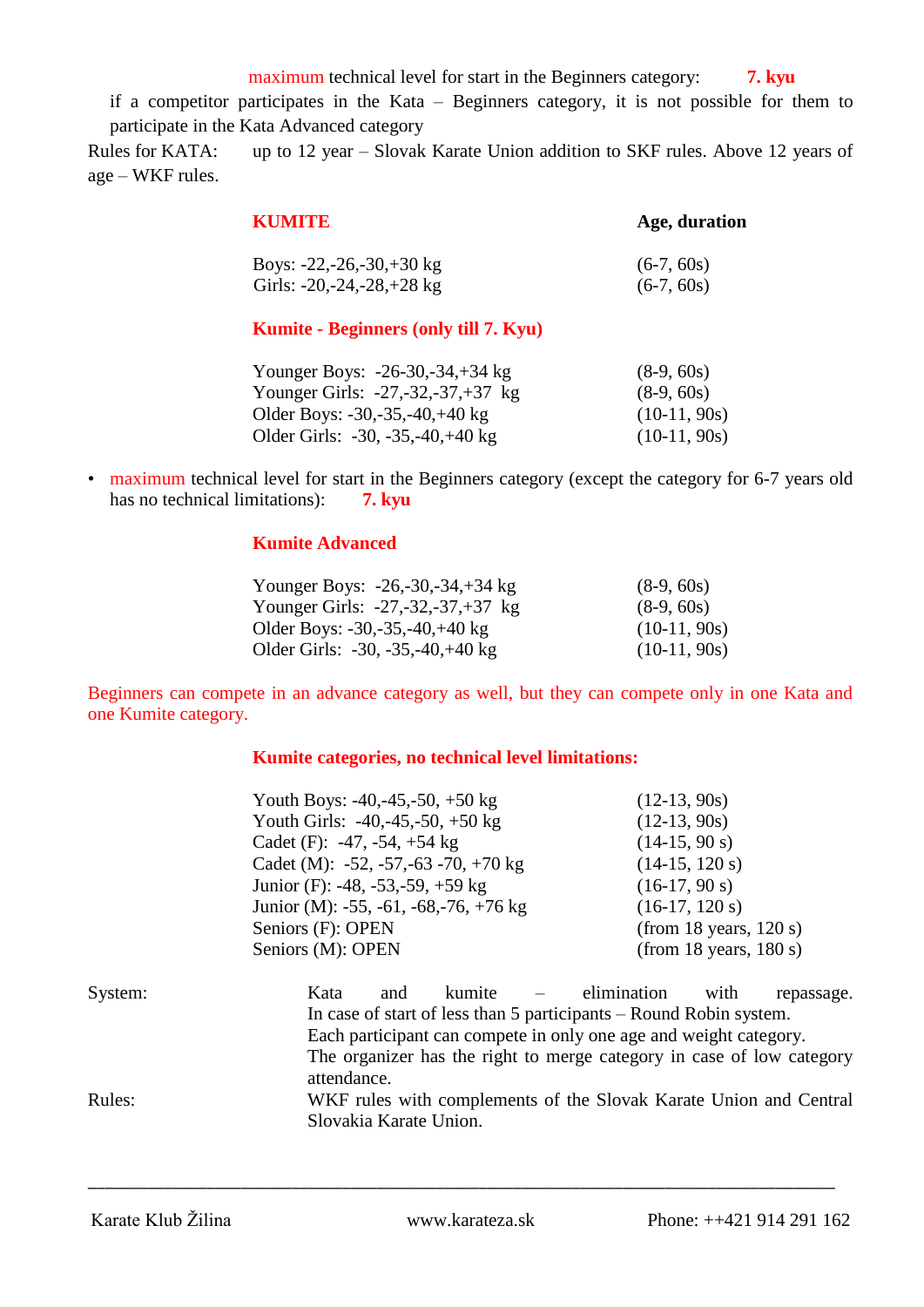|                | Kumite - gum shield in red or blue color, fist shin $\&$ instep protector. |
|----------------|----------------------------------------------------------------------------|
|                | Body protector recommended.                                                |
| Insurance:     | It is recommended that all the participant have their own medical          |
|                | insurance. Organizers of the tournament take no responsibility for this    |
|                | matter.                                                                    |
|                | E-mail: karateza@karateza.sk                                               |
| Rules:         | Slovak Karate Union, WKF and valid rules of the Central Slovakia           |
|                | Karate Union. Kumite                                                       |
| Participants:  | Competition is open to the participant with the valid Slovak Karate        |
|                | Union membership (foreign participants must be members of the WFK)         |
| Objections:    | in written form, $10\epsilon$ , will be assessed by the Referee board      |
| Accommodation: | individual, www.zilina.sk, www.hotelonline.sk                              |
| Information:   | Ing. Ján Novosad 00421 914 291 162, karateza@karateza.sk                   |
|                |                                                                            |

We are looking forward to your participation!

Dipl. Ing. Jozef Cisarik **Director** 



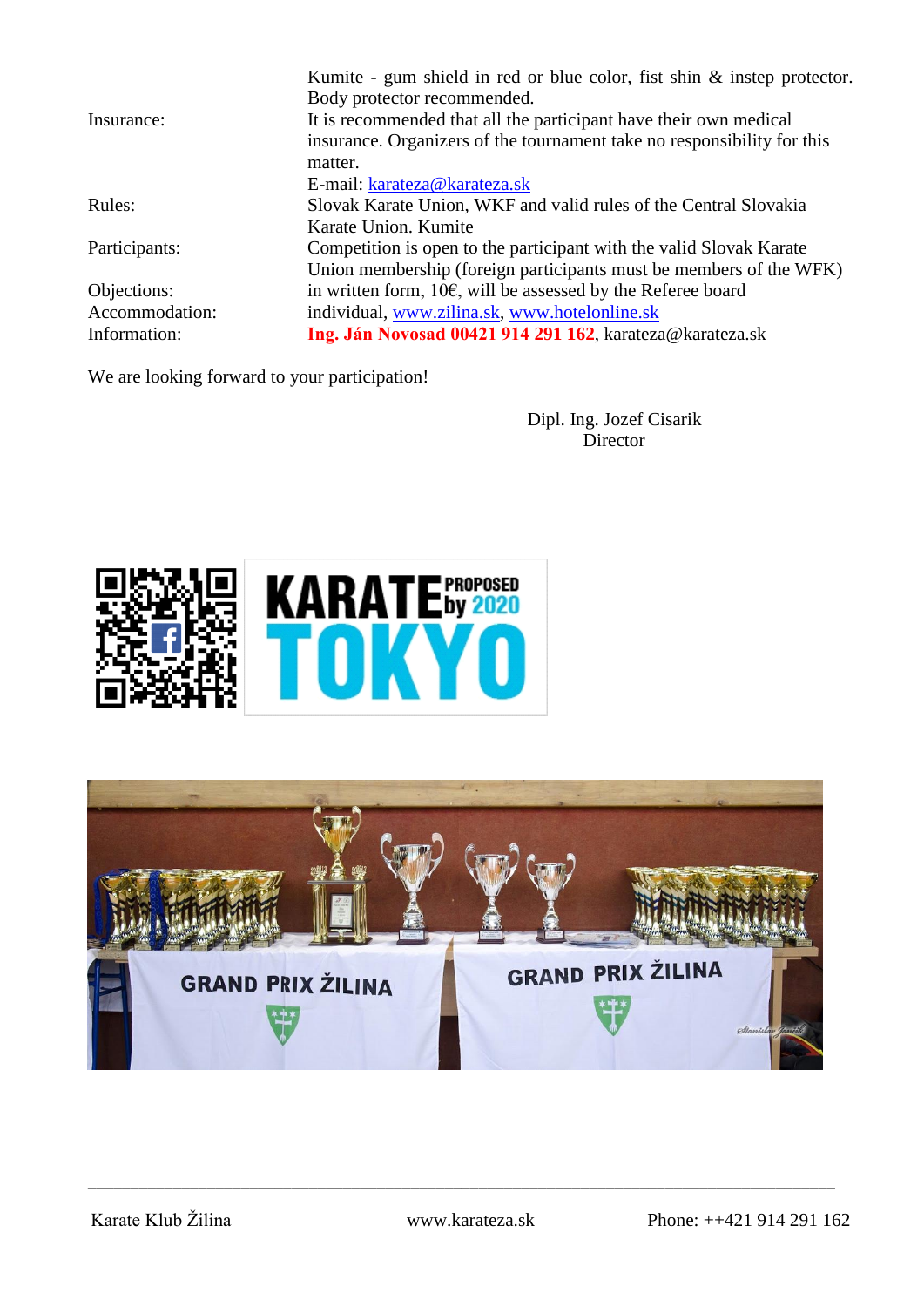# **RULES OF CHILDREN KATA - Beginners**

- maximum technical level for start in one category: **7. kyu**
- Kata competitors can perform only a Kata from the official list of Shitei Kata, and it is possible to repeat Kata, but not in the immediately following round
- if a competitor participates in the Kata Beginners category, it is not possible for them to participate in Kata categories for Advanced competitors during the same day of the championship

| Category                                        | Kata Beginners - children: 5 years old |  |  |  |
|-------------------------------------------------|----------------------------------------|--|--|--|
| <b>LIST of Shitei Kata</b>                      |                                        |  |  |  |
| Goju Ryu                                        |                                        |  |  |  |
| Taikyoku Jodan Ichi                             |                                        |  |  |  |
| Taikyoku Chudan Ni                              |                                        |  |  |  |
| <b>Shito Ryu</b>                                |                                        |  |  |  |
| Juni No Ichi (Kihon Kata Ichi, Taikyoku Shodan) |                                        |  |  |  |
| Juni No Ni (Kihon Kata Ni, Taikyoku Nidan)      |                                        |  |  |  |
| <b>Shotokan</b>                                 |                                        |  |  |  |
| Taikyoku Shodan                                 |                                        |  |  |  |
| Taikyoku Nidan                                  |                                        |  |  |  |

| <b>KATEGÓRIA</b>                                | Kata Beginners - children: $6-7$ years old |  |  |  |  |
|-------------------------------------------------|--------------------------------------------|--|--|--|--|
| <b>LIST of Shitei Kata</b>                      |                                            |  |  |  |  |
| Goju Ryu                                        |                                            |  |  |  |  |
| Taikyoku Jodan Ichi                             |                                            |  |  |  |  |
| Taikyoku Jodan Ni                               |                                            |  |  |  |  |
|                                                 | Taikyoku Chudan Ichi                       |  |  |  |  |
| Taikyoku Chudan Ni                              |                                            |  |  |  |  |
| Taikyoku Gedan Ichi                             |                                            |  |  |  |  |
| Taikyoku Gedan Ni                               |                                            |  |  |  |  |
| <b>Shito Ryu</b>                                |                                            |  |  |  |  |
| Juni No Ichi (Kihon Kata Ichi, Taikyoku Shodan) |                                            |  |  |  |  |
| Juni No Ni (Kihon Kata Ni, Taikyoku Nidan)      |                                            |  |  |  |  |
| Juni No San (Kihon Kata San, Taikyoku Sandan)   |                                            |  |  |  |  |
| Juni No Jon (Kihon Kata Jon, Taikyoku Jondan)   |                                            |  |  |  |  |
| Juni No Go (Kihon Kata Go, Taikyoku Godan)      |                                            |  |  |  |  |
| <b>Shotokan</b>                                 |                                            |  |  |  |  |
| Taikyoku Shodan                                 |                                            |  |  |  |  |
| Taikyoku Nidan                                  |                                            |  |  |  |  |
| Taikyoku Sandan                                 |                                            |  |  |  |  |
| Taikyoku Jondan                                 |                                            |  |  |  |  |
| Taikyoku Godan                                  |                                            |  |  |  |  |

\_\_\_\_\_\_\_\_\_\_\_\_\_\_\_\_\_\_\_\_\_\_\_\_\_\_\_\_\_\_\_\_\_\_\_\_\_\_\_\_\_\_\_\_\_\_\_\_\_\_\_\_\_\_\_\_\_\_\_\_\_\_\_\_\_\_\_\_\_\_\_\_\_\_\_\_\_\_\_\_\_\_\_\_\_\_\_\_

Karate Klub Žilina www.karateza.sk Phone: ++421 914 291 162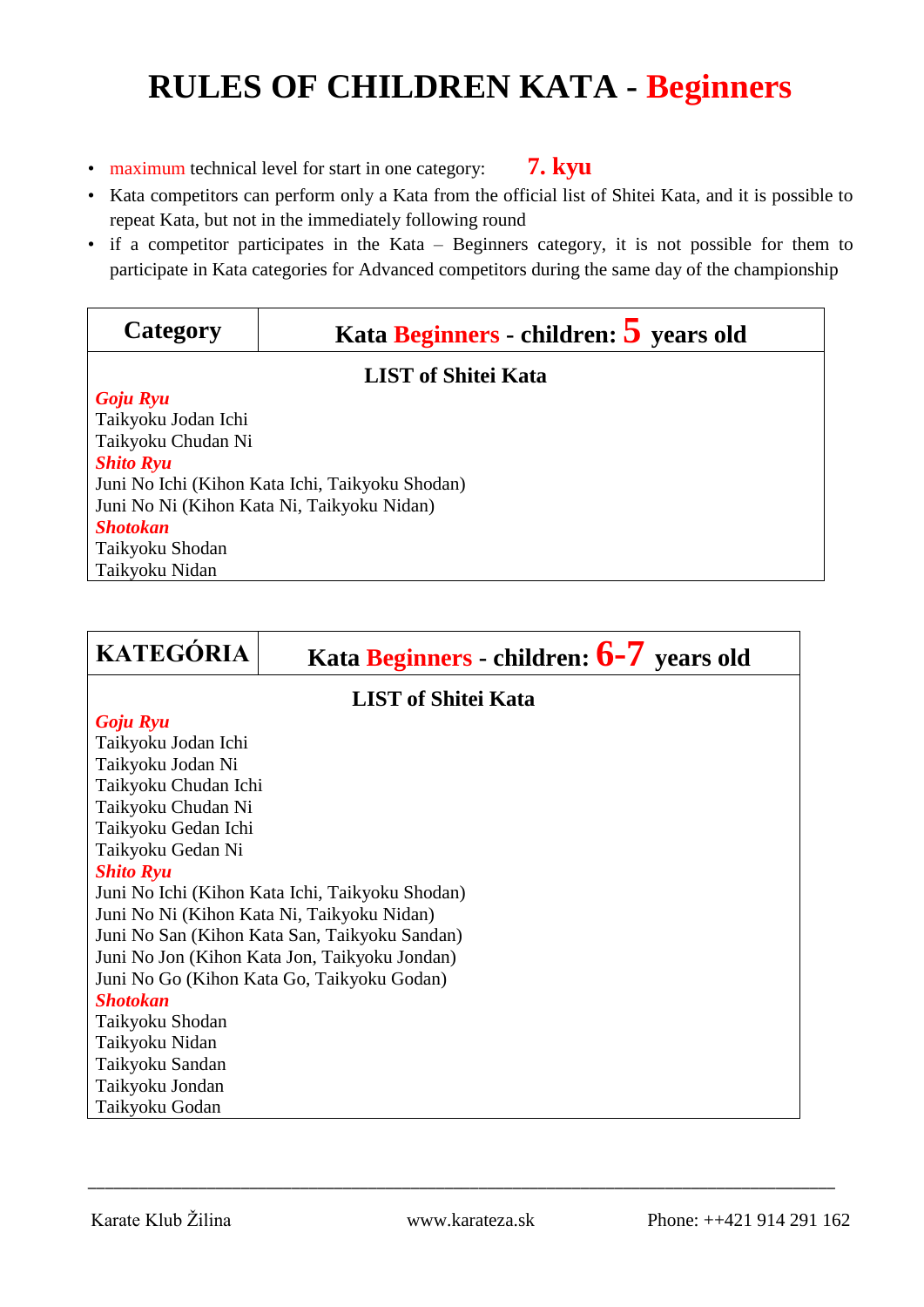## **CATEGORY**

# **Kata Beginners- children: 8-9 years old**

**Kata Beginners - children: 10-11 years old**

### **LIST of Shitei Kata**

### *Goju Ryu*

Taikyoku Jodan Ichi Taikyoku Jodan Ni Taikyoku Chudan Ichi Taikyoku Chudan Ni Taikyoku Gedan Ichi Taikyoku Gedan Ni Taikyoku Kake Uke Ichi Taikyoku Kake Uke Ni Taikyoku Mavashi Uke Ichi Taikyoku Mavashi Uke Ni Gekisai Dai Ichi (Gekisai Ichi) Gekisai Dai Ni (Gekisai Ni) *Shito Ryu* Juni No Ichi (Kihon Kata Ichi, Taikyoku Shodan) Juni No Ni (Kihon Kata Ni, Taikyoku Nidan) Juni No San (Kihon Kata San, Taikyoku Sandan) Juni No Jon (Kihon Kata Jon, Taikyoku Jondan) Juni No Go (Kihon Kata Go, Taikyoku Godan) Pinan Nidan (Heian Nidan) Pinan Shodan (Heian Shodan) Pinan Sandan (Heian Sandan) Pinan Jondan (Heian Jondan) Pinan Godan (Heian Godan) Shinsei Ichi Shinsei Ni Ten No Kata Chi No Kata *Shotokan* Taikyoku Shodan Taikyoku Nidan Taikyoku Sandan Taikyoku Jondan Taikyoku Godan Heian Nidan Heian Shodan Heian Sandan Heian Jondan

Heian Godan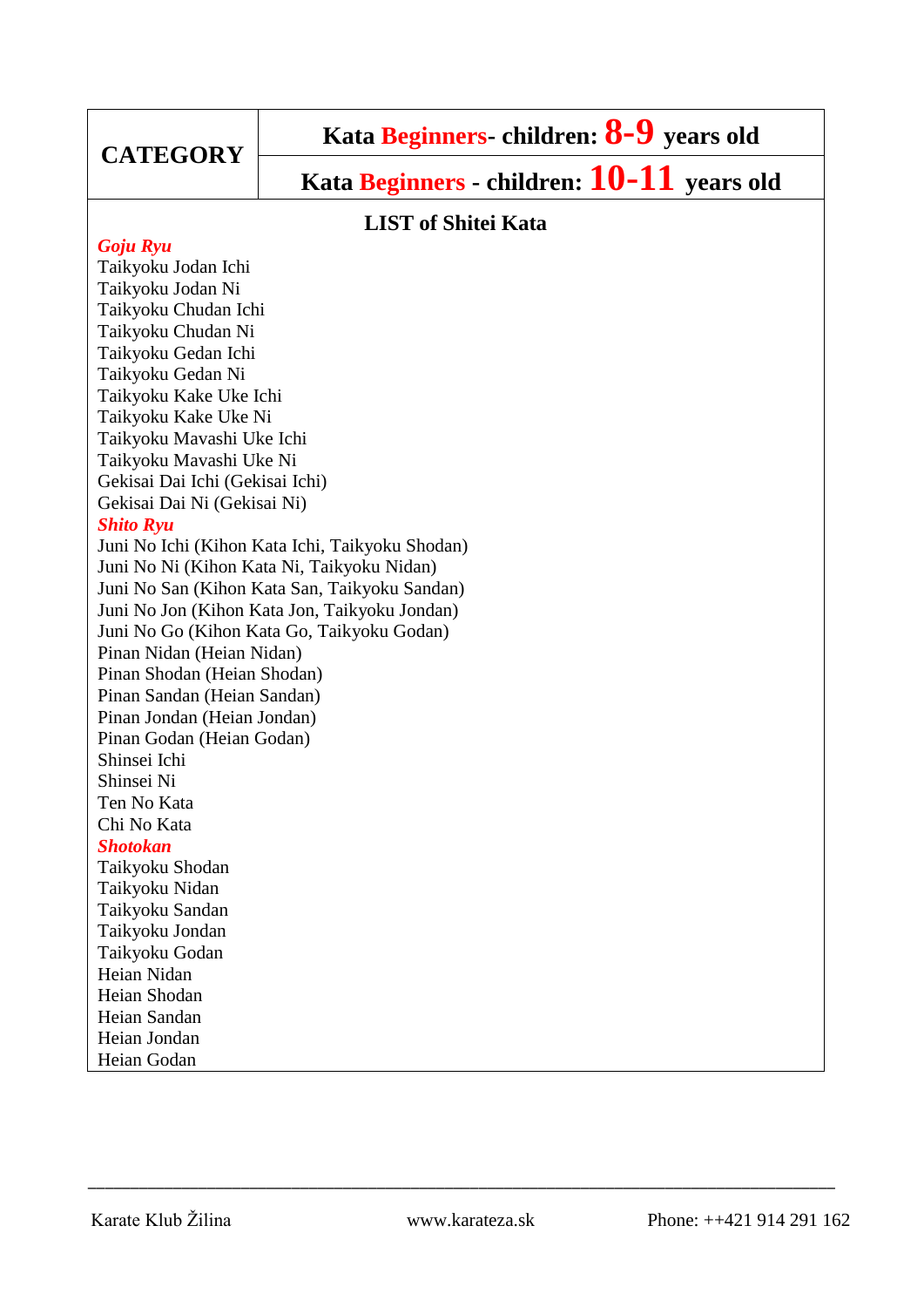# **RULES of Children KATA Advanced**

- **technical degree,** for start in categories of Advanced competitors**, is not limited**
- if a competitor participates in the Kata Advanced category, it is not possible for them to participate in the category of Kata for Beginners during the same day of the championship

## **CATEGORY Kata Advanced - children: 6-7 vears old**

A competitor can perform only a Kata from the official list of Shitei kata in each round of the tournament. In the final round, i.e. the match for the  $1<sup>st</sup>$ , competitors can perform a tokui kata of their choice or a kata from the list of Shitei kata.

Competitors have to perform a different Kata in each round. Kata presented in any of the previous rounds cannot be performed.

## **CATEGORY Kata Advanced - children: 8-9 years old**

A competitor can perform only a Kata from the official list of Shitei kata in each round of the tournament. In the semifinal round, , i.e. the match for the final round that is also a match for an immediate medal (for the  $1<sup>st</sup>$  or the  $3<sup>rd</sup>$  place), competitors can perform a tokui kataof their choice or a kata from the list of Shitei kata.

Competitors have to perform a different Kata in each round. Kata presented in any of the previous rounds cannot be performed.

## **CATEGORY Kata Advanced - children: 10-11 years old**

Competitor can perform a kata of their choice in each round.

Competitors have to perform a different Kata in each round. Kata presented in any of the previous rounds cannot be performed .

## **LIST of SHITEI Kata**

## **for category Advanced - children: 6-7, 8-9 years old**

### *Goju Ryu*

Taikyoku Jodan Ichi Taikyoku Jodan Ni Taikyoku Chudan Ichi Taikyoku Chudan Ni Taikyoku Gedan Ichi Taikyoku Gedan Ni Taikyoku Kake Uke Ichi